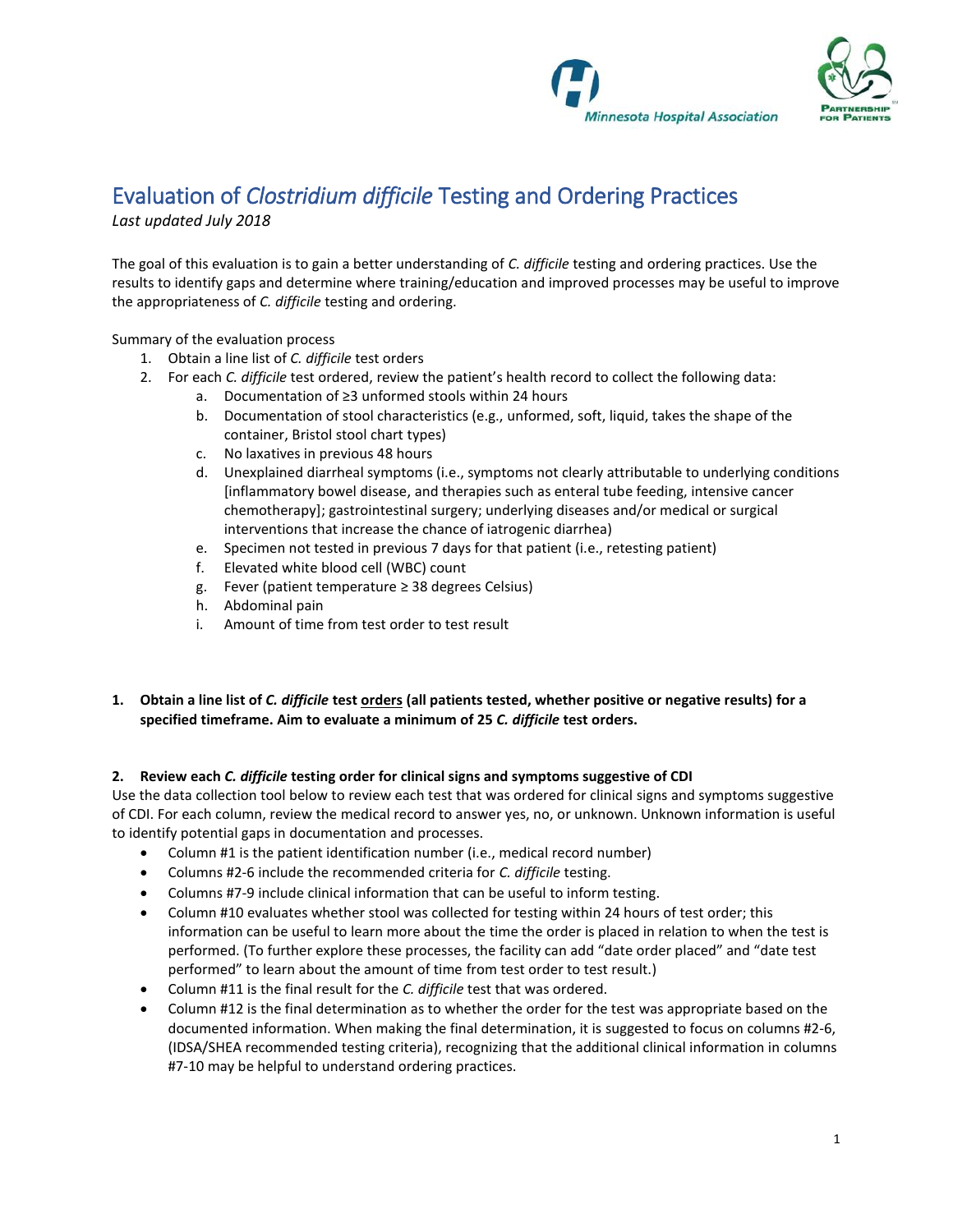



#### Data collection tool

Evaluation time period: *start date* \_\_\_\_\_\_\_\_\_\_\_\_\_\_\_\_\_ *end date* \_\_\_\_\_\_\_\_\_\_\_\_\_\_\_\_\_

| $\mathbf{1}$ | $\overline{2}$ | 3            | $\overline{4}$ | 5           | 6          | $\overline{7}$ | 8       | 9         | 10      | 11        | 12       |
|--------------|----------------|--------------|----------------|-------------|------------|----------------|---------|-----------|---------|-----------|----------|
| ID#          | Patient        | Patient      | Patient        | Patient did | Patient    | Patient        | Patient | Patient   | Test    | C.        | Patient  |
|              |                |              |                |             |            |                |         |           |         |           |          |
|              | had            | had $\geq$ 3 | did not        | not have    | did not    | had            | had     | had       | per-    | diff      | met      |
|              | unformed       | unformed     | have           | other       | have a     | elevated       | fever** | abdominal | formed  | test      | testing  |
|              | stool          | stools in    | laxatives      | therapies   | specimen   | <b>WBC</b>     |         | pain      | within  | result    | criteria |
|              |                | 24 hours     | in             | that may    | tested in  | count          |         |           | 24      | $(+ / -)$ |          |
|              |                |              | previous       | have        | previous   |                |         |           | hours   |           |          |
|              |                |              | 48             | diarrhea    | 7 days     |                |         |           | of test |           |          |
|              |                |              | hours          | symptoms*   | (i.e., no  |                |         |           | order   |           |          |
|              |                |              |                |             | retesting) |                |         |           |         |           |          |
| 001          |                |              |                |             |            |                |         |           |         |           |          |
| 002          |                |              |                |             |            |                |         |           |         |           |          |
| 003          |                |              |                |             |            |                |         |           |         |           |          |
| 004          |                |              |                |             |            |                |         |           |         |           |          |
| 005          |                |              |                |             |            |                |         |           |         |           |          |
| 006          |                |              |                |             |            |                |         |           |         |           |          |
| 007          |                |              |                |             |            |                |         |           |         |           |          |
| Total        |                |              |                |             |            |                |         |           |         |           |          |

\*Unexplained diarrheal symptoms (i.e., symptoms not clearly attributable to underlying conditions [such as inflammatory bowel disease, and therapies such as enteral tube feeding, intensive cancer chemotherapy]; gastrointestinal or bowel surgery; underlying diseases and/or medical or surgical interventions that increase the chance of iatrogenic diarrhea)

\*\*Fever: ≥38 degrees Celsius

### 3. **Summarize results of** *C. difficile* **testing orders**

- Overall summary
	- o Total number of *C. difficile* test orders: \_\_\_\_\_\_\_
	- o Number of orders that met testing criteria: \_\_\_\_\_\_\_
	- o Number of orders that did not meet testing criteria: \_\_\_\_\_\_\_
- For the last row in the table, sum the number of "yes" responses for each column. Review this information to inform strengths and challenges in ordering practices.
	- o Strengths:
	- o Challenges:
- To get a closer look at ordering practices among orders that did not meet testing criteria, highlight these orders (rows) and only consider them for the questions below.

*Among orders that did not meet testing criteria*:

- o Number of orders that had unformed stool: \_\_\_\_\_\_\_
- o Number of orders that had <3 unformed stools in 24 hours: \_\_\_\_\_\_\_
- o Number of orders on patients that had laxatives in previous 48 hours: \_\_\_\_\_\_\_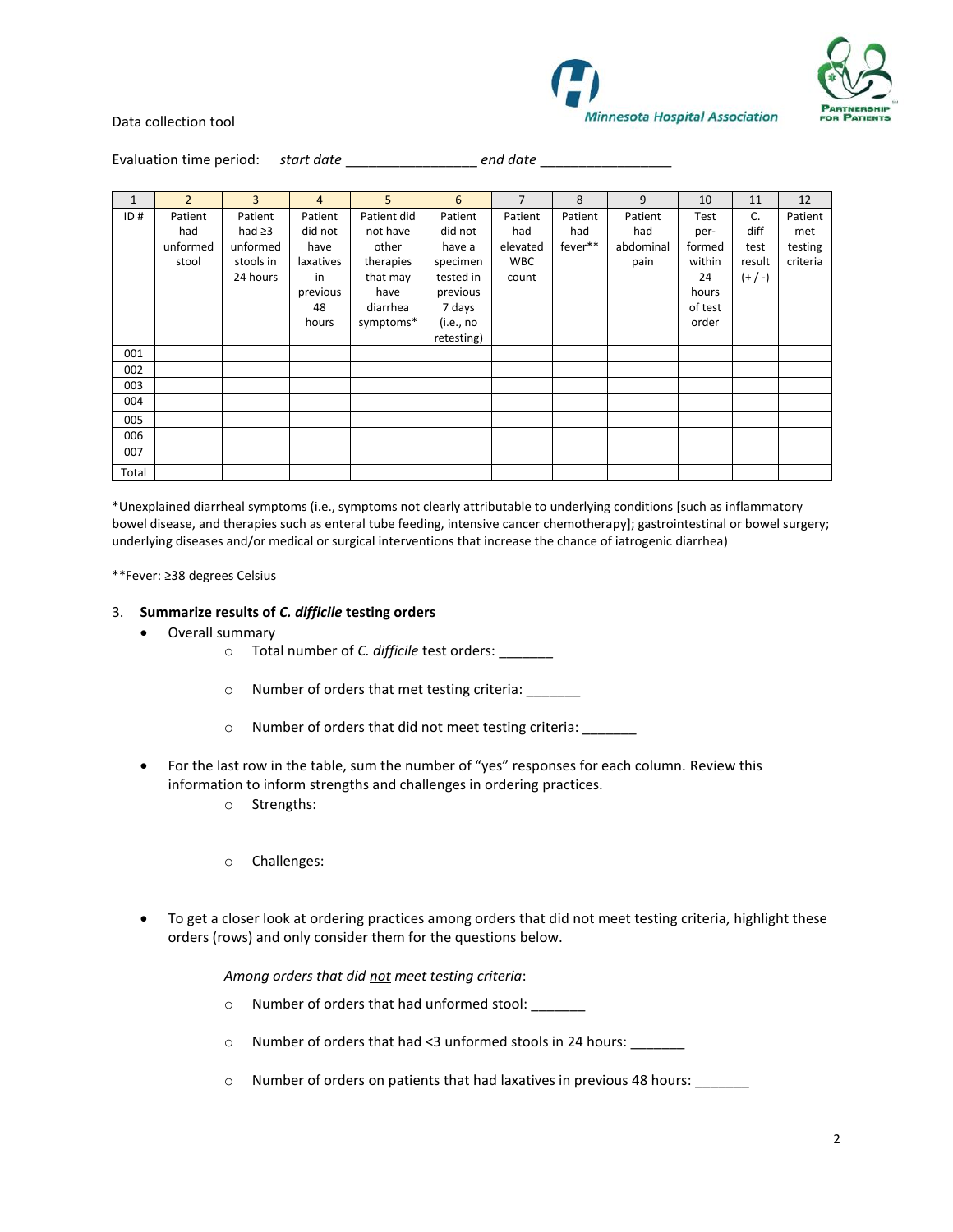



- o Number of orders that had other therapies/conditions that may have explained diarrheal symptoms (IBD, tube feeding, chemotherapy, bowel or gastrointestinal surgery, etc): \_
- $\circ$  Number of orders that had a specimen tested in previous 7 days (i.e., retest):
- o Number of orders where the test was not performed within 24 hours of test order: \_\_\_\_\_\_
- o Total number of orders that did not meet testing criteria: \_\_\_\_\_
- $\circ$  Review the results to determine whether there are patterns in inappropriate testing practices by role and unit/area/department
- o Review information from the following to identify strengths and gaps
	- Providers
	- Laboratory
	- Nursing (including documentation of signs/symptoms)

### **4. Summarize findings**

Focus on patients with positive *C. difficile* test results. Re-calculate the number of hospital-onset (HO)-CDI cases to find the "true" number of cases of HO-CDI in the facility.

Number of total patients with *C. difficile* test ordered and had positive test result: \_\_\_\_\_\_\_

Number of HO-CDI cases (classified as HO *before* this evaluation): \_\_\_\_\_\_\_

*Among orders with positive* C. difficile *test results*:

Number of CDI cases that met testing criteria ("true" positive CDI cases) – it is suggested to focus on columns #2-6, (recommended testing criteria): \_\_\_\_\_\_\_

Of the "true" CDI cases, number of HO-CDI cases that met testing criteria and had positive test result on or after Day 4 of hospital admission ("true" HO-CDI cases):

Number of patients that did not meet testing criteria (*C. difficile* colonization cases or "true" non HO-CDI cases): \_\_\_\_\_\_\_

### **5. Next steps**

How many hospital-onset CDI cases were "true" hospital-onset cases, as verified by the testing/ordering evaluation?

### **Answer**:

- Not many: "this is not an issue at our facility"
	- $\circ$  Next steps: The MHA [CDI Road Map](https://www.mnhospitals.org/Portals/0/Documents/patientsafety/Clostridium%20Difficile/CDI%20Road%20Map.pdf) is a useful tool to assess practices related to CDI, such as:
		- Hand hygiene practices
		- Patient isolation prompt isolation processes; compliance with personal protective equipment for isolation practices
		- Environmental cleaning/disinfection
		- Antibiotic stewardship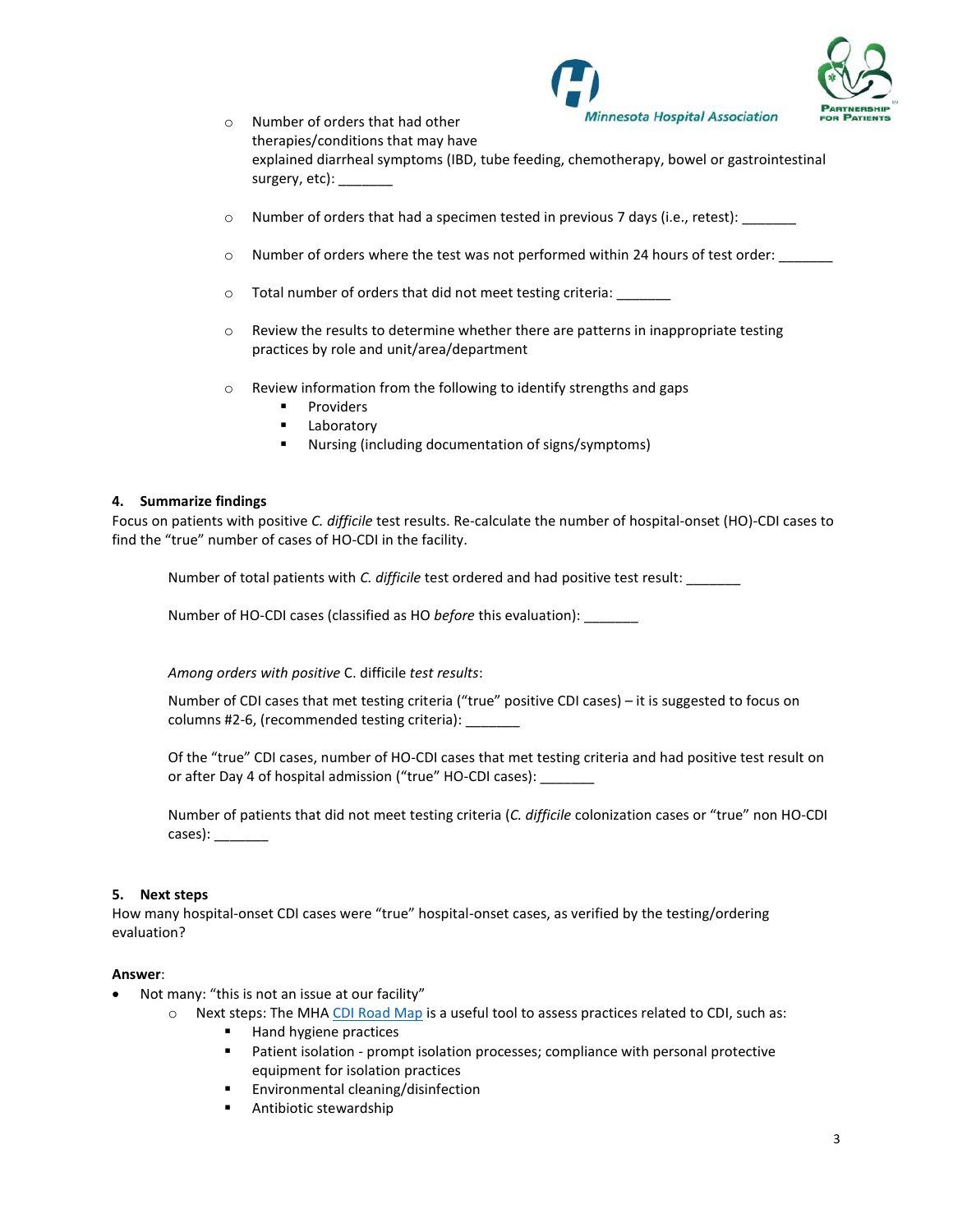



- A lot: "this is an issue at our facility"
	- o Next steps: Identify gaps
		- Processes for diagnosing CDI:
			- Stool consistency criteria not met (criteria: stool specimen is liquid, watery, loose, takes the shape of the container)
			- Stool frequency criteria not met (criteria:  $\geq$  3 stools within 24 hours)
			- Diarrheal duration/timing/frequency criteria not met (criteria: ≥ 3 stools within 24 hours)
			- Laxative use (criteria: no documentation of laxatives within 24-48 hours)
			- Alternative explanations for diarrhea
			- Diarrheal signs/symptoms were present on admission
				- o Identify factors that resulted in delay of prompt testing
		- Testing practices:
			- Patient had a known negative *C. difficile* test in last 7 days (i.e., repeat testing, ordering multiple tests)
			- Patient had a known positive *C. difficile* test (i.e., repeat testing, ordering multiple tests, test for cure)
		- Documentation practices:
			- Information was not documented or available in the medical record at the time *C. difficile* test was ordered – specify details (e.g., stooling, laxatives, etc)

## 6. **Implementation strategies to improve appropriateness of** *C. difficile* **testing**  The MHA [CDI Road Map](https://www.mnhospitals.org/Portals/0/Documents/patientsafety/Clostridium%20Difficile/CDI%20Road%20Map.pdf) is a useful tool to implement and assess practices related to CDI.

- Through a multidisciplinary process, establish *C. difficile* testing criteria, such as:
	- o Patients with unexplained and new-onset ≥3 unformed stools in 24 hours and
	- o No laxative use within 48 hours
	- o Include guidance for testing pediatric patients
- Provide feedback on testing/ordering practices to staff/key stakeholders on a regular basis
- Soft stop protocol: to prevent testing of patients with low probability for CDI, this method functions as a pop-up notice/alert that prompts the clinician to review clinical criteria before placing the order
	- o Clinicians ordering *C. difficile* testing receive an alert if certain clinical information, such as an order for laxatives within the previous 24 hours
	- o Alert provides details about pertinent clinical information and suggests that the order for *C. difficile* testing be reconsidered
	- $\circ$  Be aware that the alert may lose effect over time as people get used to seeing it and then click through it
- Hard stop protocol: to prevent testing of patients with low probability for CDI, this method only allows the clinician to proceed with placing the order if specific criteria are met
	- o Conditions for *C. difficile* testing may include documentation of at least three episodes of diarrhea in the prior 24 hours, and no documentation of laxative order in the previous 24 hours. If both conditions are met, then the order can be placed. If one or both conditions are not met, the order cannot be placed. If either of these conditions are not met, the order cannot proceed (or may only proceed if there is a process for the clinician to work with the lab to override the stop)
	- o Hard stops prevent testing of solid stool specimens and repeat testing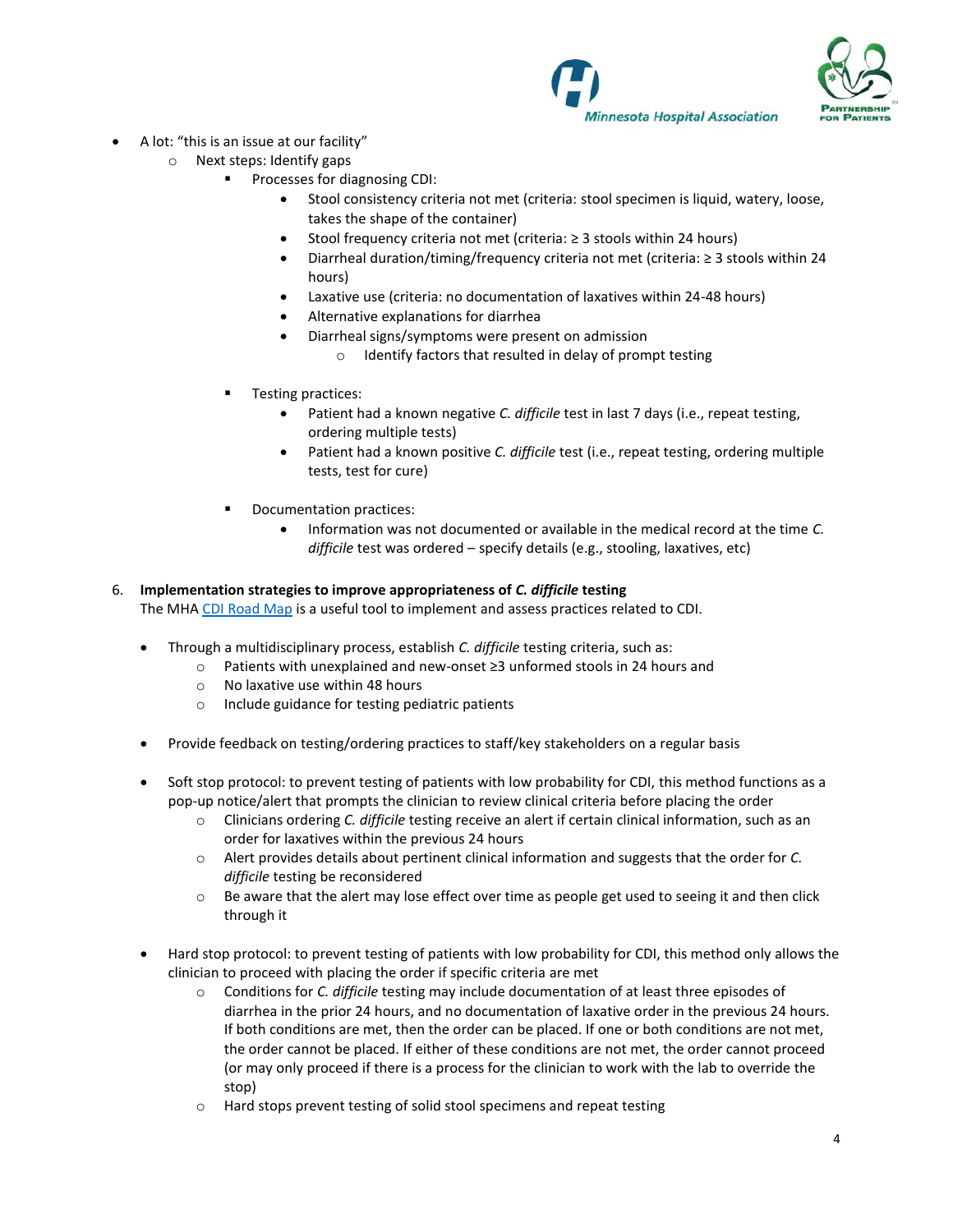



- Expiration of *C. difficile* test order
	- o Determine an amount of time (e.g., 48 hours) in which the *C. difficile* test order expires, if no specimen is collected
- Stool rejection policy
	- $\circ$  The laboratory declines testing for stools submitted for testing that do not meet the designated *C. difficile* criteria (e.g., loose or watery stool)
- **Education** 
	- o Use data to educate providers, such as:
		- CDI surveillance data
		- C. difficile test ordering data
		- Impact of inappropriate testing on CDI surveillance
	- $\circ$  Provide staff education on testing criteria include specifics such as the facility definition for "loose or watery stool, "laxatives" (provide examples of medication names), and common alternative explanations for diarrheal symptoms [use your data to inform topics for education]
- Survey staff to identify potential gaps in practices/processes related to CDI prevention
	- o CDC targeted assessment of prevention (TAP) Facility Assessment [\[https://www.cdc.gov/hai/prevent/tap/cdiff.html\]](https://www.cdc.gov/hai/prevent/tap/cdiff.html)

## **7. Evaluate progress**

As the facility implements strategies to reduce inappropriate testing for *C. difficile*, choose metrics to use to measure progress. Include time intervals for measuring each metric (e.g., evaluate metrics on a weekly, monthly, quarterly basis). Examples of metrics include:

- Number of *C. difficile* tests ordered
- Number and percentage of orders submitted for *C. difficile* testing that met testing criteria/protocol
- Number of *C. difficile* tests ordered that lacked an appropriate indication (i.e., did not meet the *C. difficile* testing criteria)
- Number and percentage of orders submitted for *C. difficile* testing where the patient had ≥ 3 stools within 24 hours
- Number and percentage of stool specimens sent to the lab that met the designated *C. difficile* criteria (e.g., loose or watery stool)
- Percentage of orders submitted for *C. difficile* testing where the patient had no documentation of laxatives in previous 48 hours
- Percentage of orders submitted for *C. difficile* testing where the patient had no alternative explanation for diarrheal symptoms (i.e., symptoms not clearly attributable to underlying conditions such as IBD, enteral tube feeding, intensive cancer chemotherapy, gastrointestinal or bowel surgery, diseases and/or medical or surgical interventions that increase the chance of iatrogenic diarrhea)
- Number of positive hospital-onset CDI cases
- Number of true positive hospital-onset CDI cases
- Number of false positive hospital-onset CDI cases
	- o Alternatively, number of false positives prevented
	- Number of test attempts prevented (order initiated but not completed)
- Number of tests prevented from processing by the laboratory
	- o Include estimated dollar amount (e.g., ~\$1000.00 per case) [Bunnell, 2017]
- Number of positive tests avoided (and subsequent antibiotic prescriptions for CDI therapy)
	- $\circ$  Include estimated dollar amount (work with the lab to estimate; Yen et al (2018) published an estimate for nucleic acid amplification test as ~\$34.20 per test) [Yen, 2018]